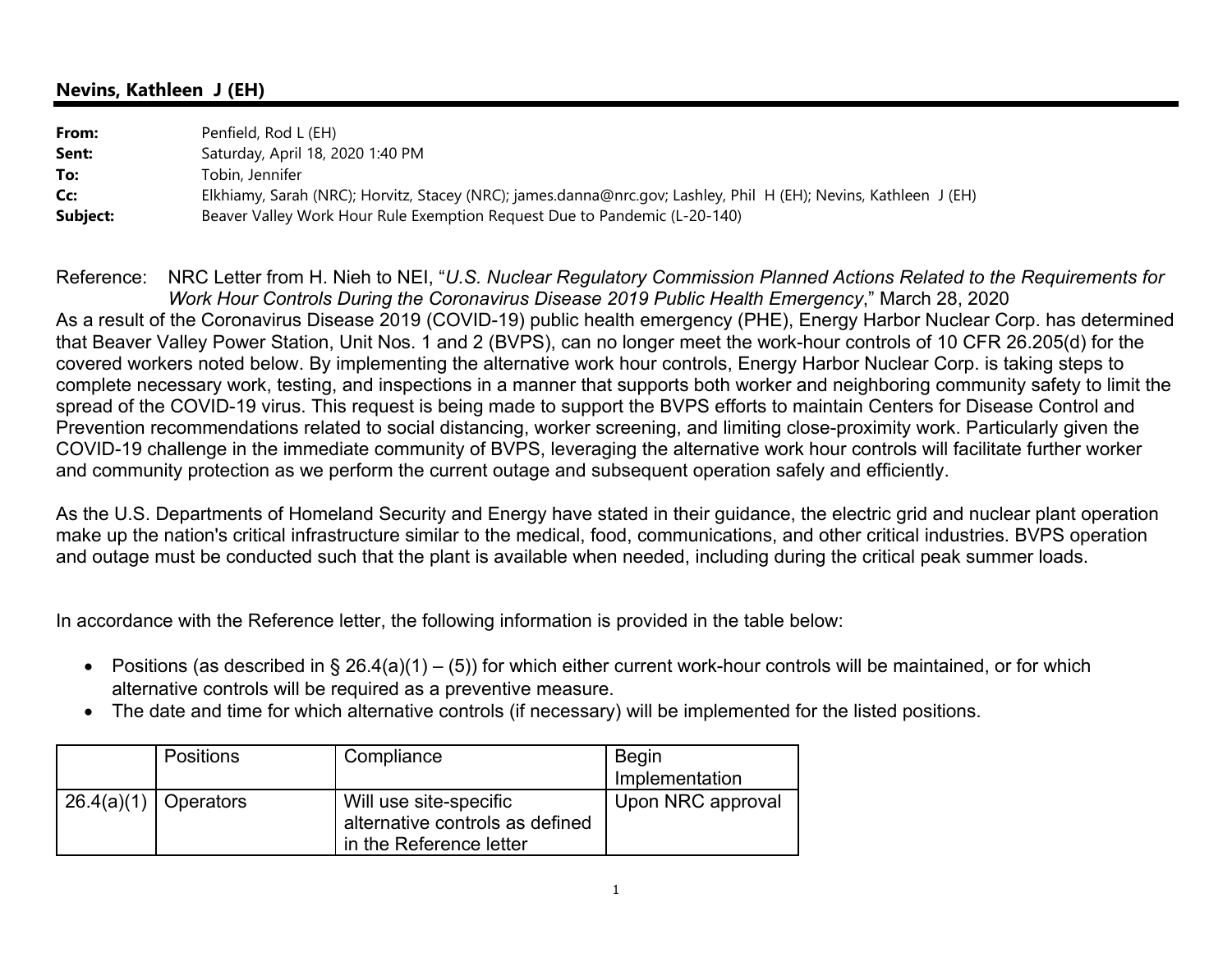| 26.4(a)(2) | Health Physics and<br>Chemistry | Will use site-specific<br>alternative controls as defined<br>in the Reference letter | Upon NRC approval |
|------------|---------------------------------|--------------------------------------------------------------------------------------|-------------------|
| 26.4(a)(3) | Fire Brigade                    | Will use site-specific<br>alternative controls as defined<br>in the Reference letter | Upon NRC approval |
| 26.4(a)(4) | Maintenance                     | Will use site-specific<br>alternative controls as defined<br>in the Reference letter | Upon NRC approval |
| 26.4(a)(5) | Security                        | Will use site-specific<br>alternative controls as defined<br>in the Reference letter | Upon NRC approval |

BVPS site-specific COVID-19 PHE fatigue-management controls are consistent with the constraints outlined in the Reference letter and its attachment. BVPS will continue to follow the fatigue management controls, behavioral observation requirements, and self-declaration allowances currently delineated within the Energy Harbor Nuclear Corp. work hour control program and procedure NOP-LP-4011.

Upon NRC verbal approval, BVPS will implement the alternative controls described below, consistent with the Reference letter for the management of fatigue during the period of the exemption. These controls ensure that covered workers are subjected to the following minimum controls:

(1) not more than 16 work-hours in any 24-hour period and not more than 86 work-hours in any 7-day period, excluding shift turnover;

(2) a minimum 10-hour break is provided between successive work periods;

(3) 12-hour shifts are limited to not more than 14 consecutive days;

(4) a minimum of 6-days off are provided in any 30-day period; and

(5) requirements are established for behavioral observation and self-declaration during the period of the exemption

The requirements of 10 CFR 26.33, "Behavioral observation"; 10 CFR 26.209, "Self-declarations"; and 26.211, "Fatigue assessments" remain in effect during the period of the exemption. These requirements provide reasonable assurance that should personnel become impaired due to fatigue, requirements and processes are in place to identify the impairment through observation by plant staff or by worker self-declaration, and to assess and address instances of impairment through fatigue assessments.

Upon NRC approval, BVPS will implement the alternative controls described in the Reference letter for the management of fatigue during the initial period of 60 days. Near the end of the 60 day period, if COVID-19 pandemic conditions persist at the site affecting staffing requirements and the efforts to maintain Center for Disease Control, state and local recommendations related to social distancing, worker screening, and limiting close-proximity work, as well as of particular concern is the COVID-19 challenge in the immediate community of BVPS, an additional email supplement request may be submitted to extend the 60-day implementation period exemption.